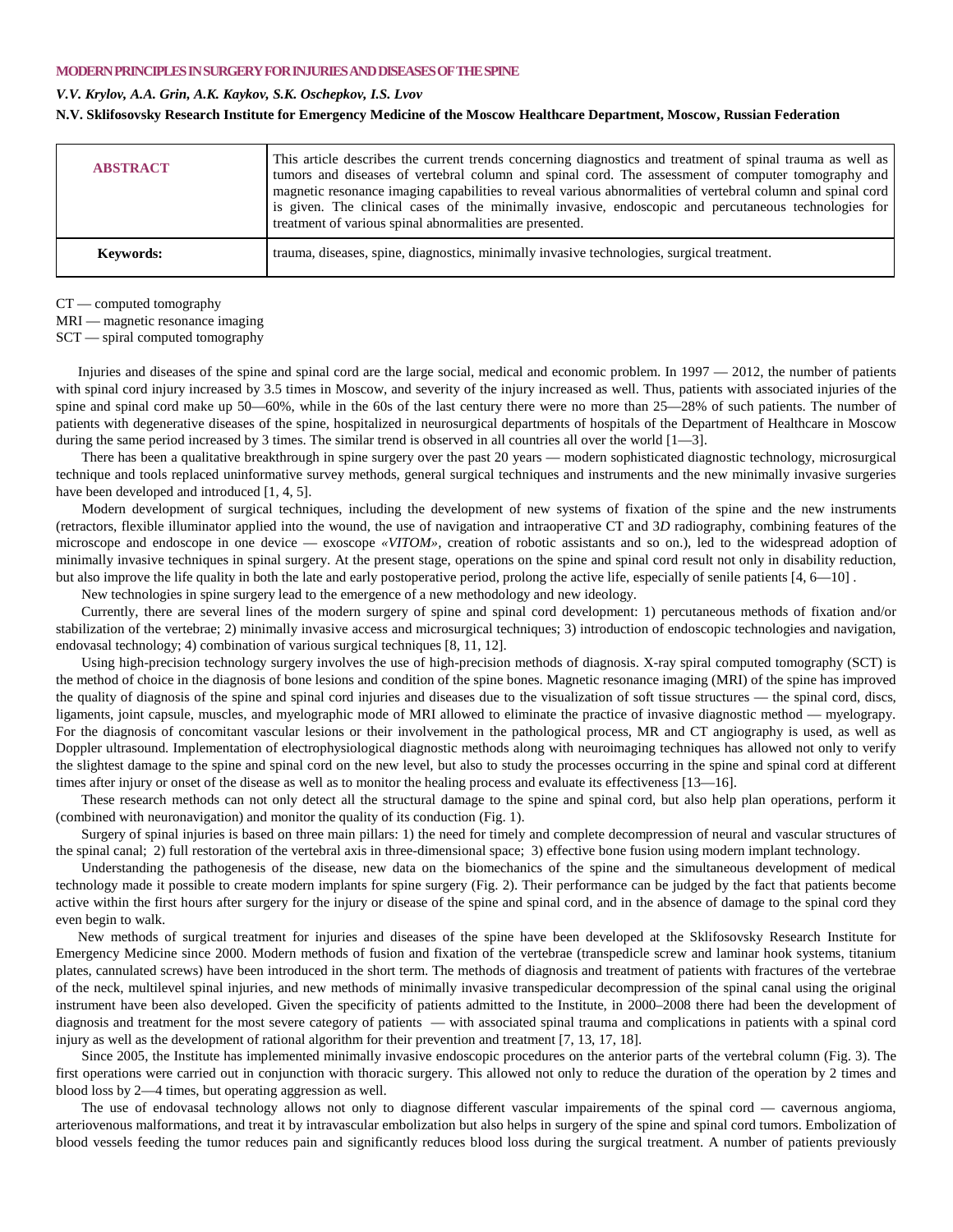inoperable due to the high risk of fatal intraoperative blood loss and the use of preoperative embolization of tumor vessels allowed to perform open surgery and save the life of a patient (Fig. 4).

Over the past 10 years, minimally invasive techniques in spinal surgery — percutaneous surgery (percutaneous vertebroplasty, kyphoplasty and vertebral stents in their pathological vertebral compression fractures (Fig. 5), puncture hydrodiscectomy etc.), percutaneous transpedicular stabilization of the vertebrae (injuries and diseases of the spine) and endoscopic techniques (Fig. 6, 7) have been widely used at the Institute.

One of the new trends in spine surgery is a combination of endoscopic and navigation technologies performed with an aid of 3*D* modeling of the vertebral column immediately on the operating table. This makes accurate positioning of the implant in the wound possible through relatively small incisions of soft tissues as well as verification of the spinal cord decompression and prevention of its damage (Fig. 8).

The department implemented operations on all parts of the spine. Application of new retractors, microsurgical instruments, microscope, navigation equipment, modern implants and surgical techniques has reduced the duration of operation by 2—3 times, blood loss by 2—4 times, the length of stay by 2—5 times, improved cosmetic effect in access areas and ultimately improved the quality of patients life. Spinal surgery has largely become routine, being performed in many hospitals of the country.

Terms of hospital stay after surgery for spinal injuries decreased by 3—6 times. Eighty percents of patients avoided disability after surgery for uncomplicated spinal injury and 60% of them returned to their previous work. In complicated spinal injury the mortality during the first year reduced by 5—7 times, but there is still high mortality rate in injuries of the cervical spinal cord, going from 50—60% in the 90s of the last century down to 12—15% at present.

Currently, the Institute has been working on the study of multilevel spinal injuries and penetrating injuries of the vertebral column. The background for the use of cellular technology in spinal cord injury is being created.

The use of a complex of modern technologies in degenerative diseases of the spine has made it possible to operate the sick elderly patients, activate them within the first day after surgery, reduce the length of stay by  $2-3$  times and significantly improve functional outcome, quality and duration of life.

As a result of active research and practical work for the last 12 years, the Institute has become one of the leading institutions in the Russian Federation for the treatment of patients with injuries and diseases of the spine and spinal cord. In 2000—2012, 1,402 patients with spinal cord injuries, spinal cord and its subsequences underwent 1,610 surgeries at the Institute. During the same period 1,126 operations for diseases of the spine and spinal cord were performed.

The staff annually conducts master classes in endoscopic surgery of injuries and diseases of the spine and the use of hemostatic agents in neurosurgery. Along with a detailed lecture course surgeons learn how to work with endoscopic instruments on models and laboratory animals (swine), watch demonstration operations. The book has been released to help learners [19].



Fig. 1. Computed tomography of  $L_{II}$  vertebra in the axial projection:  $a$  - before surgery,  $b$  - after surgery. Laminectomy was performed, bone fragments (indicated by an arrow) of the spinal canal were completely removed



Fig. 2. Radiography images of patients after spinal surgery using modern implants: *a* – lateral view *b* – front view of the cervical spondylograms after discectomy of the C<sub>V-VI</sub> herniated disc and installation of the artificial disc (arrow); c – front view and d - lateral view radiography images of the spine after partial spondylectomy of Th<sub>XII</sub> fraction during and stabilization of the spine with the use of prosthetic vertebral body (black arrows) and a titanium plate (white arrows) with endoscopic assistance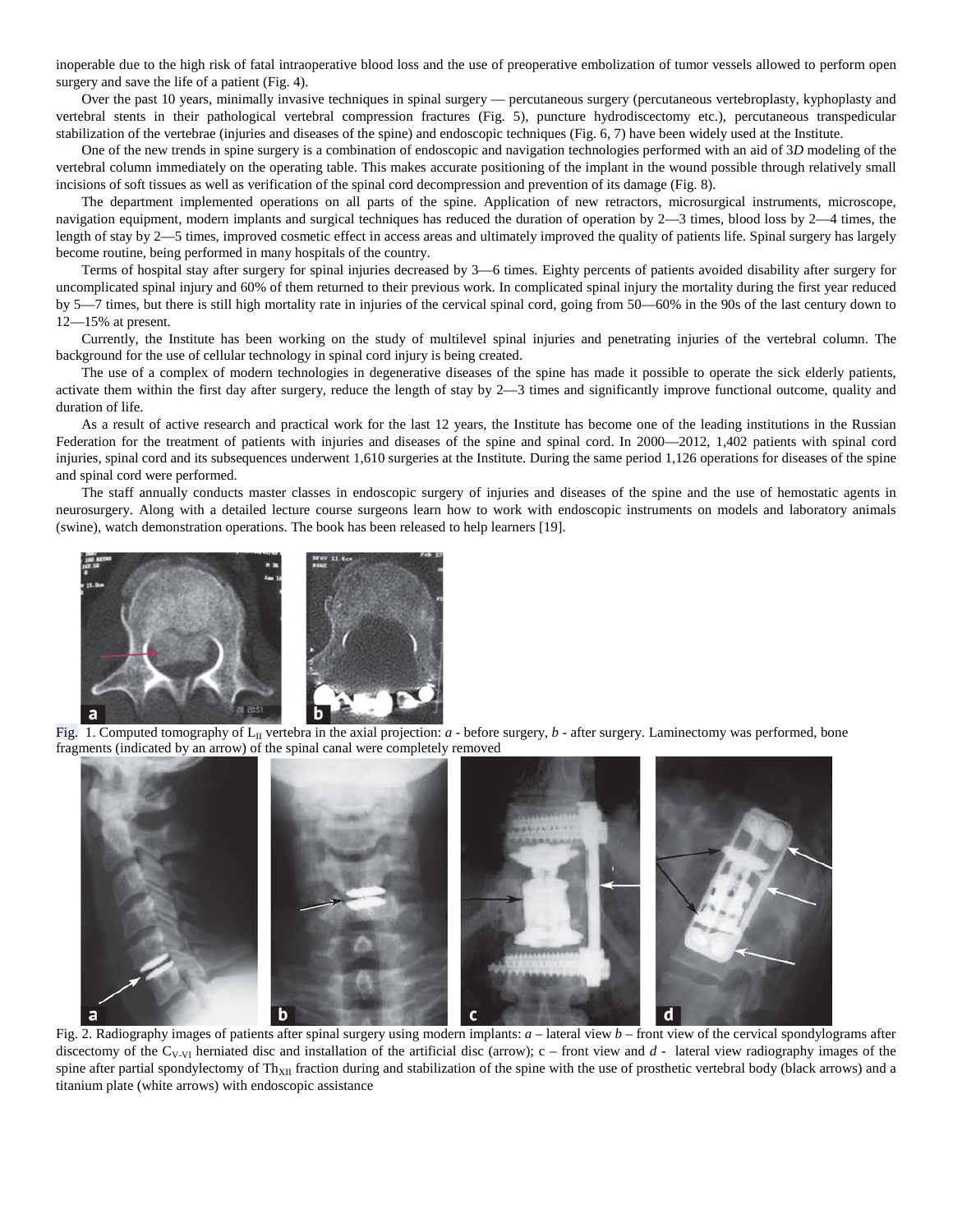

Fig. 3. Type of skin scarring and spondylograms after surgery for multilevel spinal injury: *a -* in typical open surgery, *b -* frontal radiography image of the thoracic spine in the same patient after surgery using the front titanium fixators; *c -* type of skin scarring at the same operation with the use of minimally invasive techniques and videoendoscopic assistance; *d -* frontal radiography image of the same patient after surgery



Fig. 4. Radiological examination data of a patient K. with a tumor at the level of  $C_{VI-VII}$  vertebrae:  $a$  - data of magnetic resonance imaging - white arrows indicate the tumor, the dark arrow indicates compression of the spinal cord tumor, *b -* lateral neck spondylograms - arrows indicate the destruction of the C<sub>VI</sub> and C<sub>VII</sub> bodies with the tumor; c - angiogram of the left thyrocervical trunk, which shows abnormal vascular network in the tumor stroma (arrows); *d -* angiogram of the same vessel after embolization - arrows indicate significant reduction of blood flow to the tumor



Fig. 5. Intraoperative images of stenting stages of  $L_{II}$  with compression fracture under image intensifier monitoring:  $a$  - introduction of stents into the vertebral body, and *b* - stent expansion with balloons and reposition of the vertebral upper end plate; c - the introduction of cement into the lumen of the stent; lateral view and *d* – front view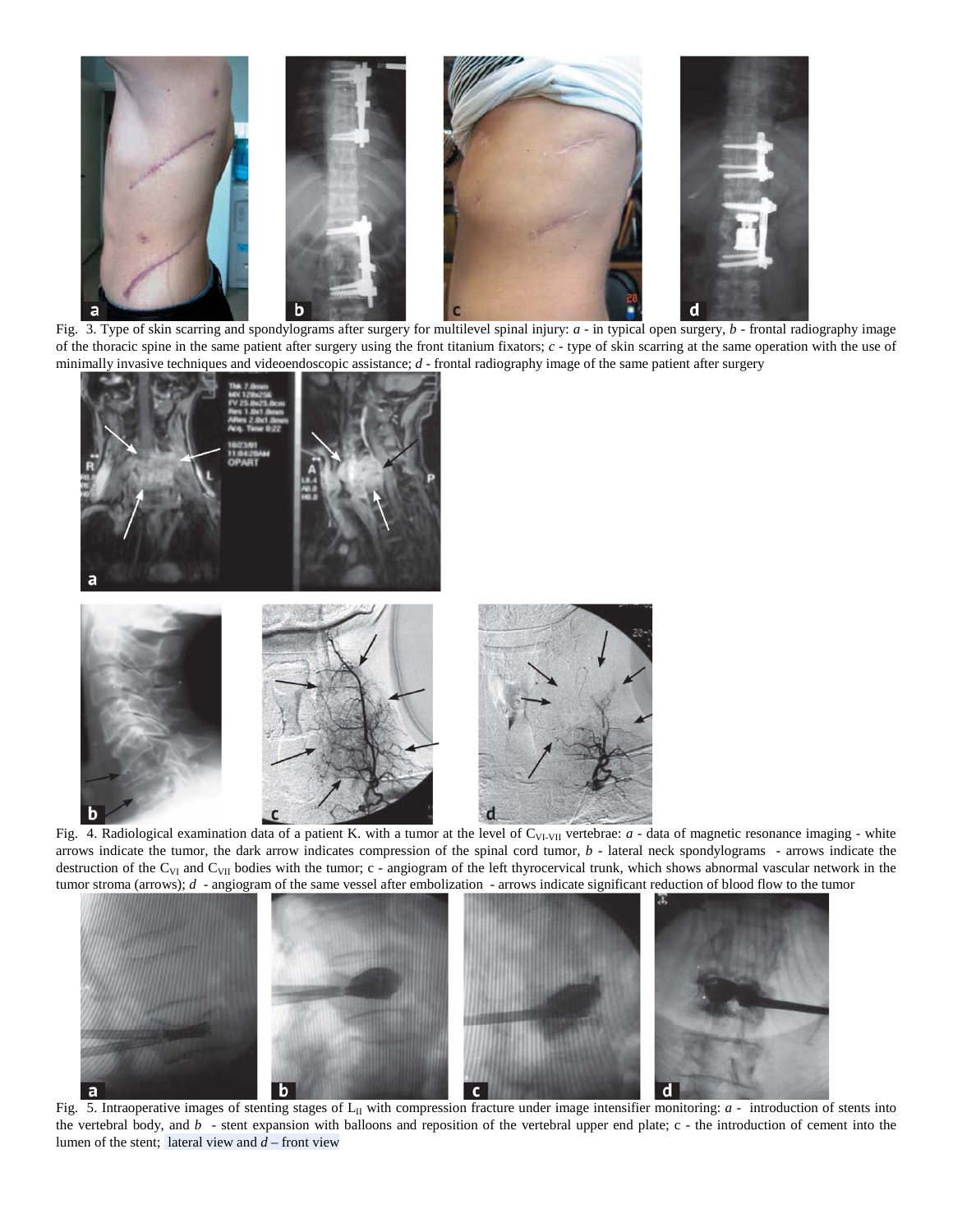

Fig. 6. Minimally invasive surgery for uncomplicated compression fracture of the vertebrae L<sub>II</sub>: *a* - skin incisions after percutaneous transpedicular fixation (1.5 cm each, black arrows) and after mini-lumbotomy (6 cm, red double arrow) and one hole for the endoscope (1.5 cm, white arrow), *b* lateral and c – front view radiography images of the patient after posterior transpedicular fusion of  $L_{II}$  -L<sub>III</sub> and anterior fusion of the vertebral body with the telescopic prosthesis



Fig. 7. Spondylograms of patients operated for degenerative spinal spondylarthrosis and polyfactor multilevel spinal canal stenosis at the lumbar level:  $a$  - front and  $b$  - lateral view radiography images of the lumbar spine, the patient with severe osteoporosis - transpedicular fixation of  $L_{II-III-IV-V}$ supplemented with vertebroplasty for greater rigidity of the system and prevention of its migration; c *-* lateral and *d* – front view radiography images of patients with transpedicular hook fixation - Th<sub>IX-X-XI</sub> - L<sub>I</sub> -L<sub>II</sub> -L<sub>II</sub> -L<sub>V</sub> at the contiguous multifactor spinal canal stenosis and compression fractures of  $Th_{XII}$  due to osteoporosis



Fig. 8. Intraoperative navigation and endoscopic techniques during transthoracic removal of the disc herniation at the level of Th<sub>X-XI</sub>: *a* - photo of intraoperative verification of removal completeness of herniated disc using the navigation pointer in the hands of the surgeon (black arrow); white arrow - eksoskope *«VITOM»;* retractors introduced into the wound for minimally invasive surgery, fixed to the operating table and replacing hands of an assistant, *b -* intraoperative photo of an image on the monitor - left view through the endoscope, on the right - the position of the tool in the surgical wound in relation to the spine and the spinal cord in real time

## **REFERENCES**

- 1. Benzel Edvard C. *Spine surgery: techniques, complication avoidance, and management.* 2nd ed. Elsevier Churchill Livingstone. 2004. 1600 p.
- 2. Dohrmann G.J., Potapov А.А., Likhterman L.В., et al. Epidemiology of neurotrauma. In: *Neurotrauma: epidemiology, prevention, new technologies, guidelines, pathophysiology, surgery, neurorehabilitation*. Moscow: N.N. Burdenko Neurosurgery Institute, 2002. 43–47.
- 3. Schwerdtfeger K., Steudel W., Pitzen T., Mautes A. Spinales trauma. Epidemiologie, versorgungsalgoritmus, behandiung und prognose. *Intensivmed Notfallmed*. 2004; 41 (2): 71–80.
- 4. Mayer H.M. *Minimally Invasive Spine Surgery.* 2ed. Berlin: Springer, 2005. 496 p.